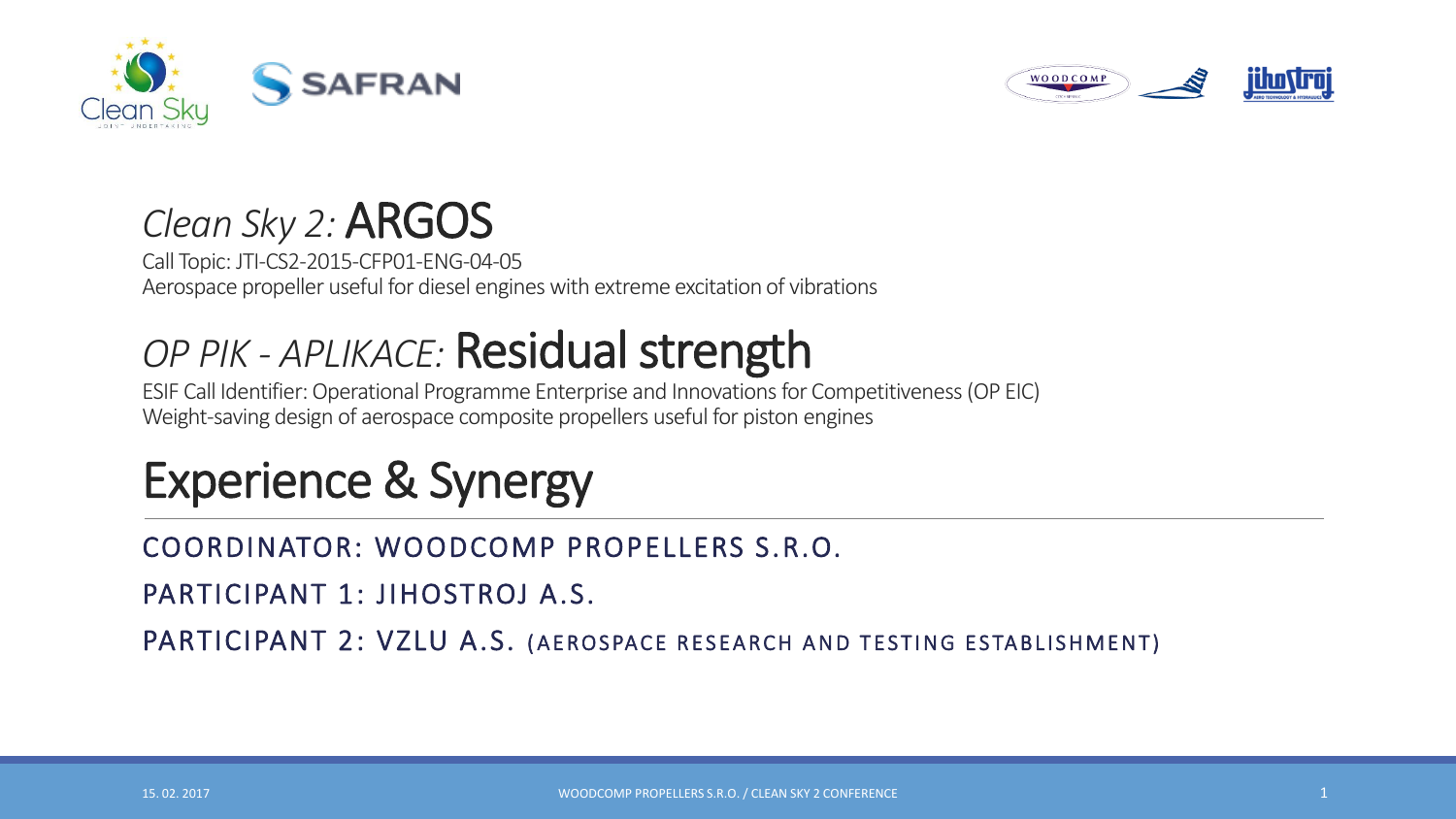## The two projects and their synergy...

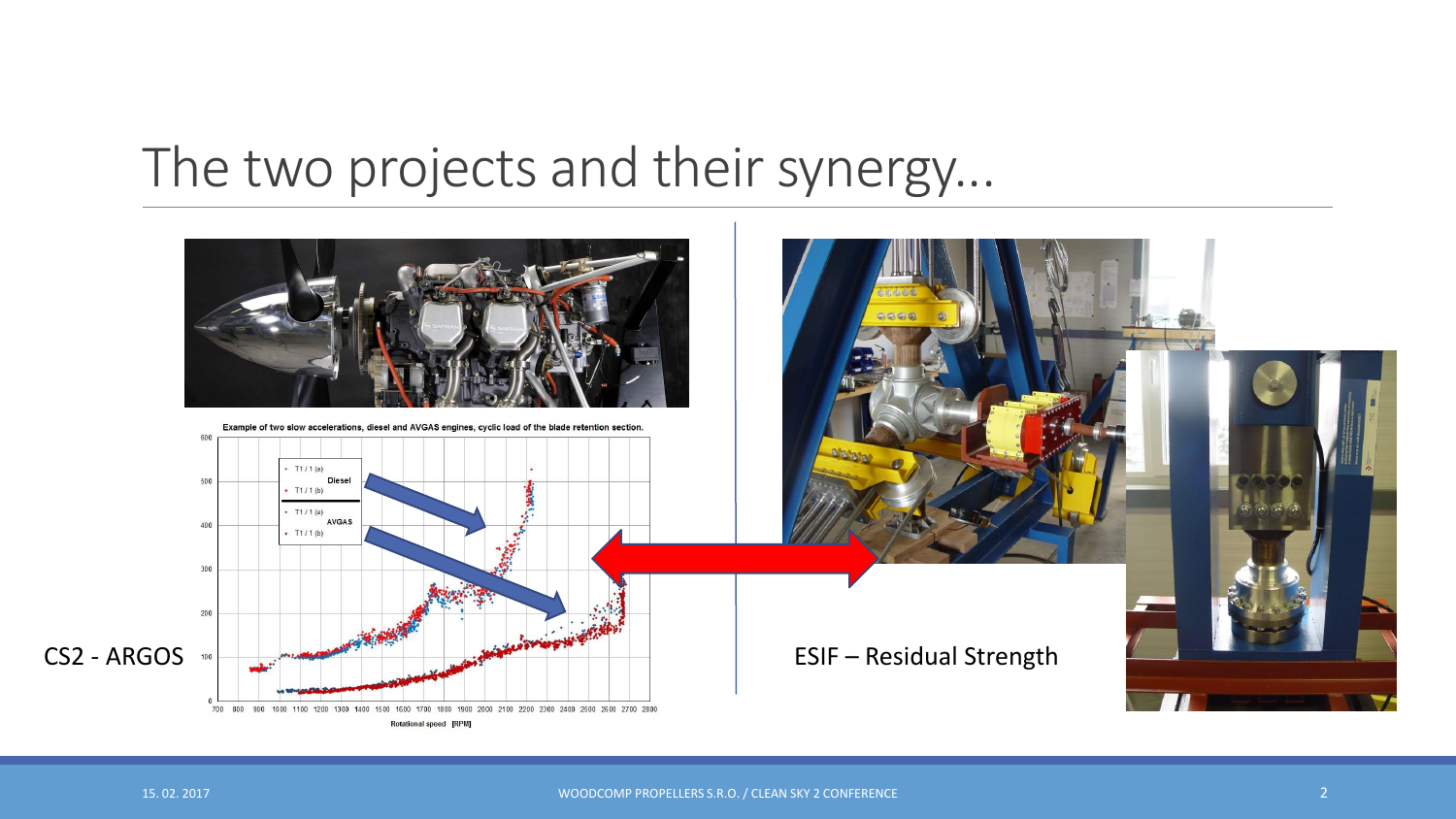## Clean Sky 2 synergy label

- $\triangleright$  Brief description of "ESIF work package"
- $\triangleright$  Activities, equipment, methods, budget
- $\triangleright$  Submitted after the main CS2 project (ARGOS)
- $\triangleright$  Received recommendation for the national authority
- $\triangleright$  Corresponds approx. to 60% of work on a project proposal

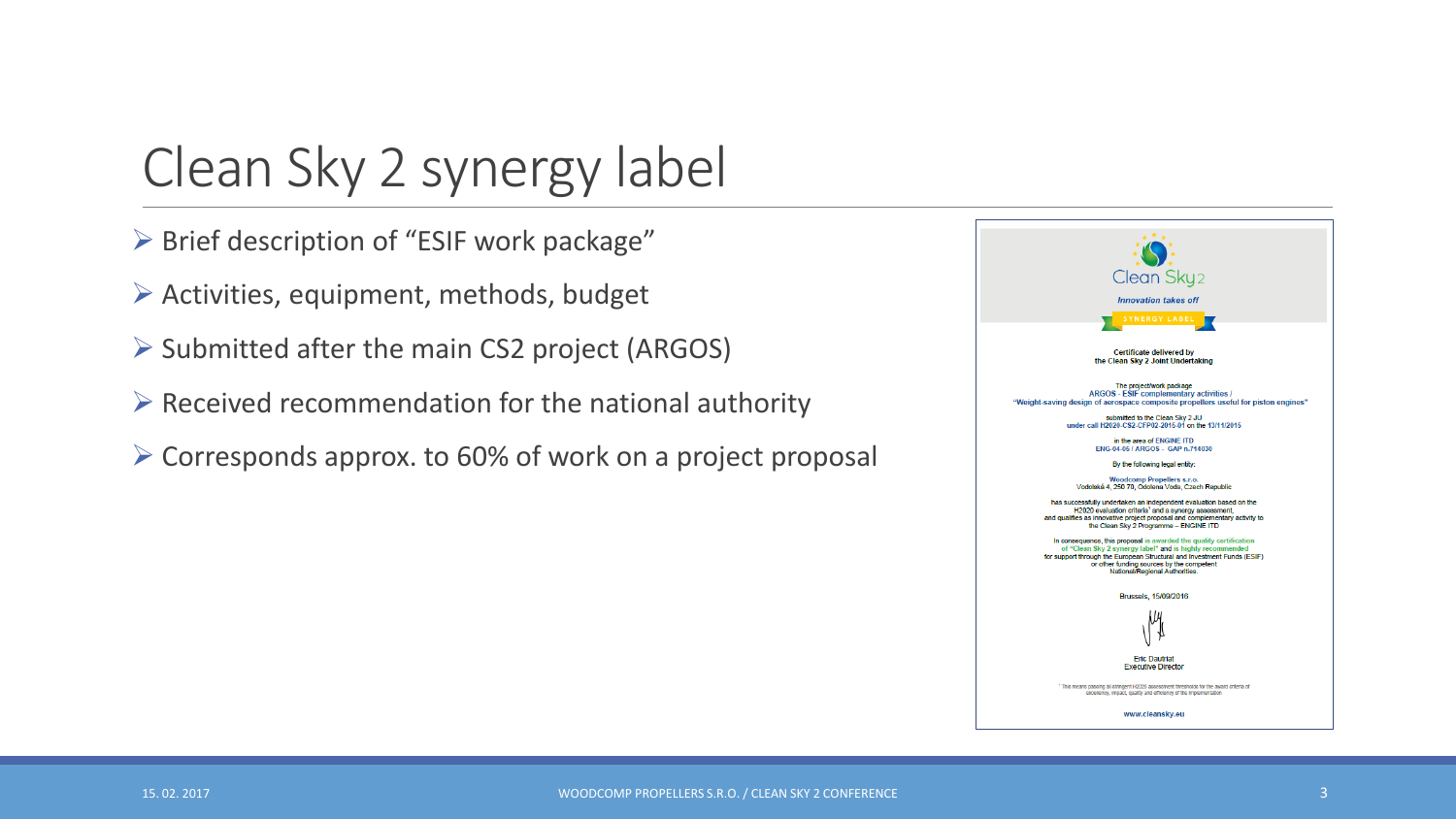# Work associated with project preparation

- $\triangleright$  Clean Sky 2 / OP PIK APLIKACE / "ESIF work package" = 100% / 100% / 60%
- $\triangleright$  Spent time strongly depends on the experience of the company project manager
- $\triangleright$  SME: Too many general references, sometimes less is more
- $\triangleright$  SME usually does not have a project office with 20 people
- $\triangleright$  Cooperation with an external project manager can be too costly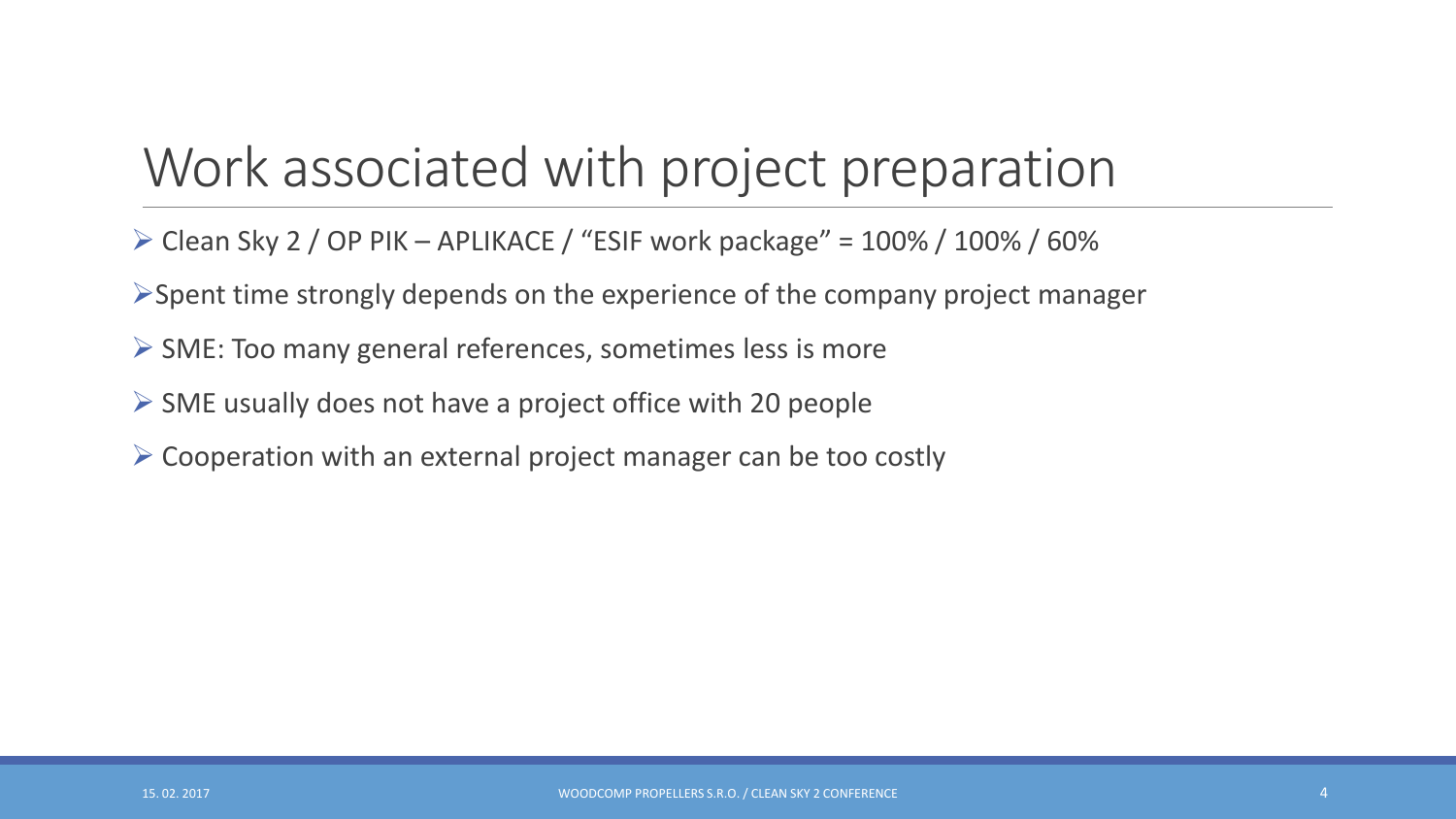## Some notes...

 $\triangleright$  OP PIK – excluded regions (Prague); such limitations may influence the project quality in a country like Czech Republic; CVUT, VZLU and other similar institutions do not have equivalent substitutions from other regions.

 $\triangleright$  The will to "distribute" R&D activities to other regions leads to destruction of work teams with a long tradition. The capable team is not defined by new equipment and facilities, it is defined by shared experience and intergeneration cooperation.

 CS2 projects: It is necessary to keep in mind that SMEs are not EADS, Eurocopter, ... Seminars organized in different countries, plenty of documents, slang and "project speech", etc. discourage SMEs from participation on EU projects.